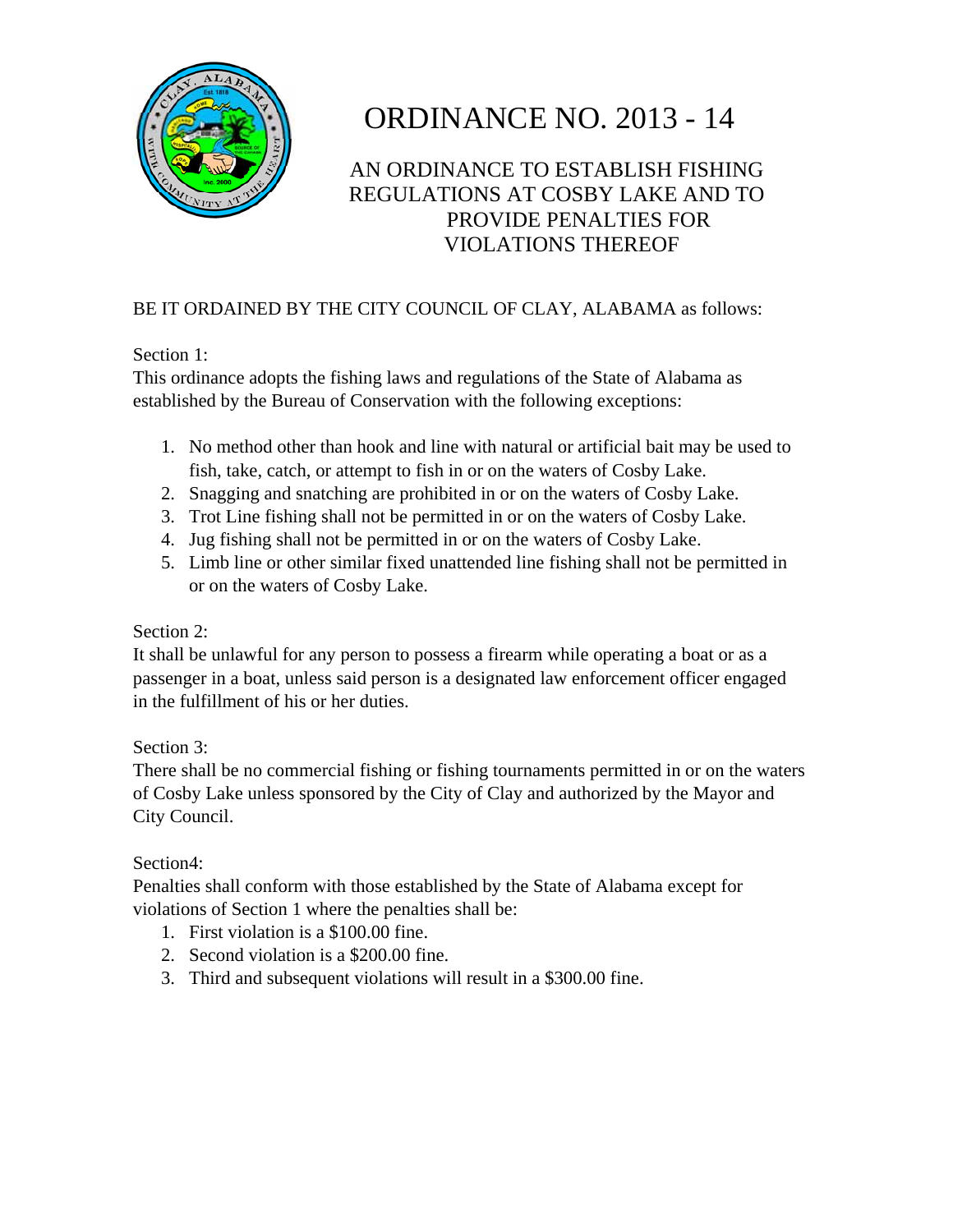

# ORDINANCE NO. 2013 - 14

## AN ORDINANCE TO ESTABLISH FISHING REGULATIONS AT COSBY LAKE AND TO PROVIDE PENALTIES FOR VIOLATIONS THEREOF

### CONTINUED

Section 5:

If any section, clause, provision, or portion of this ordinance shall be held invalid or unconstitutional by any court of competent jurisdiction, such holding shall not affect any

other section, clause, provision, or portion of this ordinance which is not in and of itself invalid or unconstitutional.

Section 6:

All ordinances or parts of ordinances in conflict with the provisions of this ordinance are hereby repealed.

ADOPTED AND APPROVED this 3<sup>rd</sup> Day of June, 2013.

 $ATTEST:$ 

Charles K. Webster Ronnie Dixon Mayor City Manager